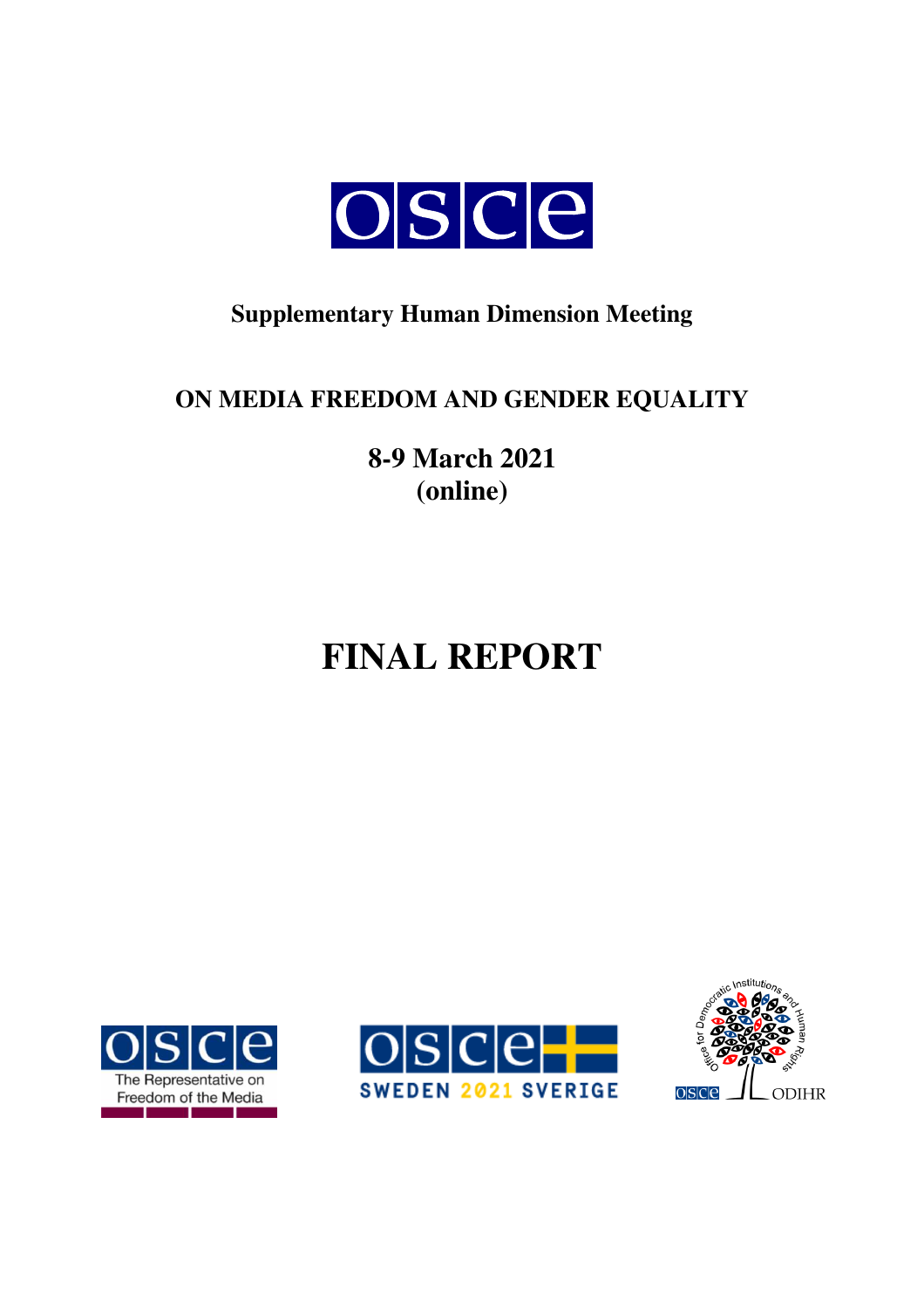# TABLE OF CONTENTS

| П.                                                                                      |  |
|-----------------------------------------------------------------------------------------|--|
|                                                                                         |  |
| <b>SESSION I: Gender Equality and the Right to Freedom of Expression, Including the</b> |  |
| Freedom to Seek, Receive and Impart Information and Ideas of All Kinds Through Any      |  |
|                                                                                         |  |
| <b>SESSION II: The Role of the Media in the Implementation of the Women, Peace and</b>  |  |
|                                                                                         |  |
|                                                                                         |  |
|                                                                                         |  |
|                                                                                         |  |
| ANNEX II: BIOGRAPHICAL INFORMATION: Speakers, Introducers and Moderators16              |  |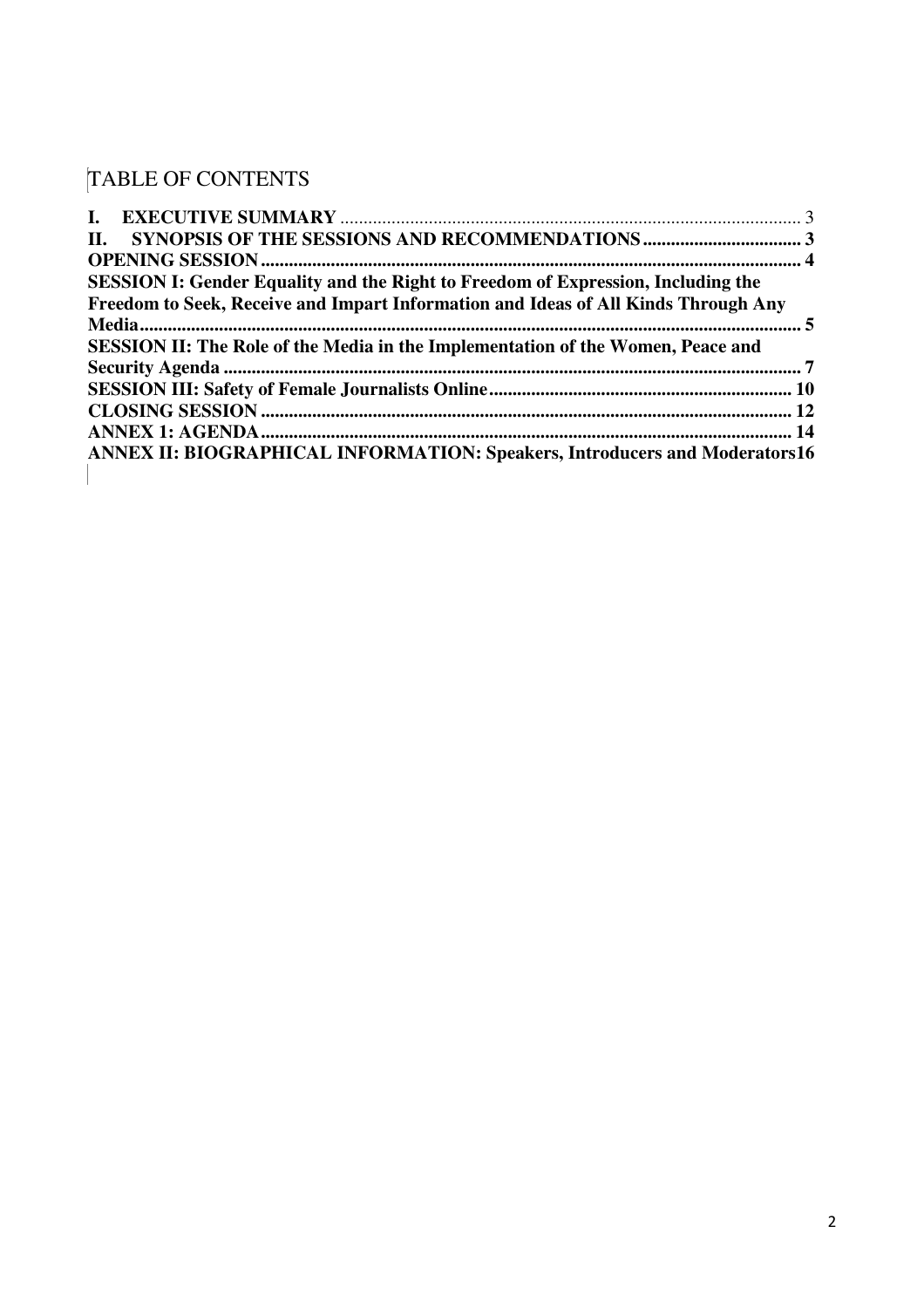## **I. EXECUTIVE SUMMARY**

The first Supplementary Human Dimension Meeting of 2021, organized by the Swedish OSCE Chairpersonship, OSCE Representative on Freedom of the Media (RFoM), OSCE Office for Democratic Institutions and Human Rights (ODIHR), was on "Media Freedom and Gender Equality". The meeting was held online on International Women's Day, 8<sup>th</sup> and 9<sup>th</sup> of March 2021. The SHDM served as a platform to recall human rights obligations and OSCE commitments pertaining to media freedom and gender equality, to assess the implementation progress made by participating States and to discuss the challenges and opportunities to ensure stronger respect and more effective implementation thereof. During the event, participants shared their experiences from across the OSCE region and discussed trends and challenges in legislation and in practice, in particular on the impact of new technologies on the exercise of the right of freedom of expression and media freedom as well as on gender equality, the role of the media in the successful implementation of the Women, Peace and Security Agenda, and the safety of female journalists online.

The meeting brought together 368 participants (210 women, 154 men, 4 not disclosed), including 133 representatives from 54 participating States, 126 representatives of 108 civil society organizations, 13 participants from international organizations, 5 representatives from National Human Rights Institutions (NHRI) as well as 32 participants from OSCE institutions (RFoM, ODIHR, HCNM, OSCE Parliamentary Assembly).

The meeting was organized around three working sessions:

- Session I: Gender equality and the right to freedom of expression, including the freedom to seek, receive and impart information and ideas of all kinds through any media;
- Session II: The role of the media in the implementation of the women, peace and security agenda;
- Session III: Safety of female journalists online.

### **II. SYNOPSIS OF THE SESSIONS AND RECOMMENDATIONS**

This section summarizes the discussions which took place during the opening session, the three thematic sessions and the closing session, and presents recommendations made by introducers and participants. The recommendations were directed towards a variety of actors, including OSCE participating States, OSCE institutions and field operations, civil society organizations and tech companies. While these recommendations have no official status and do not necessarily reflect the views or policies of the OSCE, they serve as useful indicators of how participating States can effectively meet their OSCE commitments pertaining to media freedom and gender equality, as well as what follow-up activities could be implemented.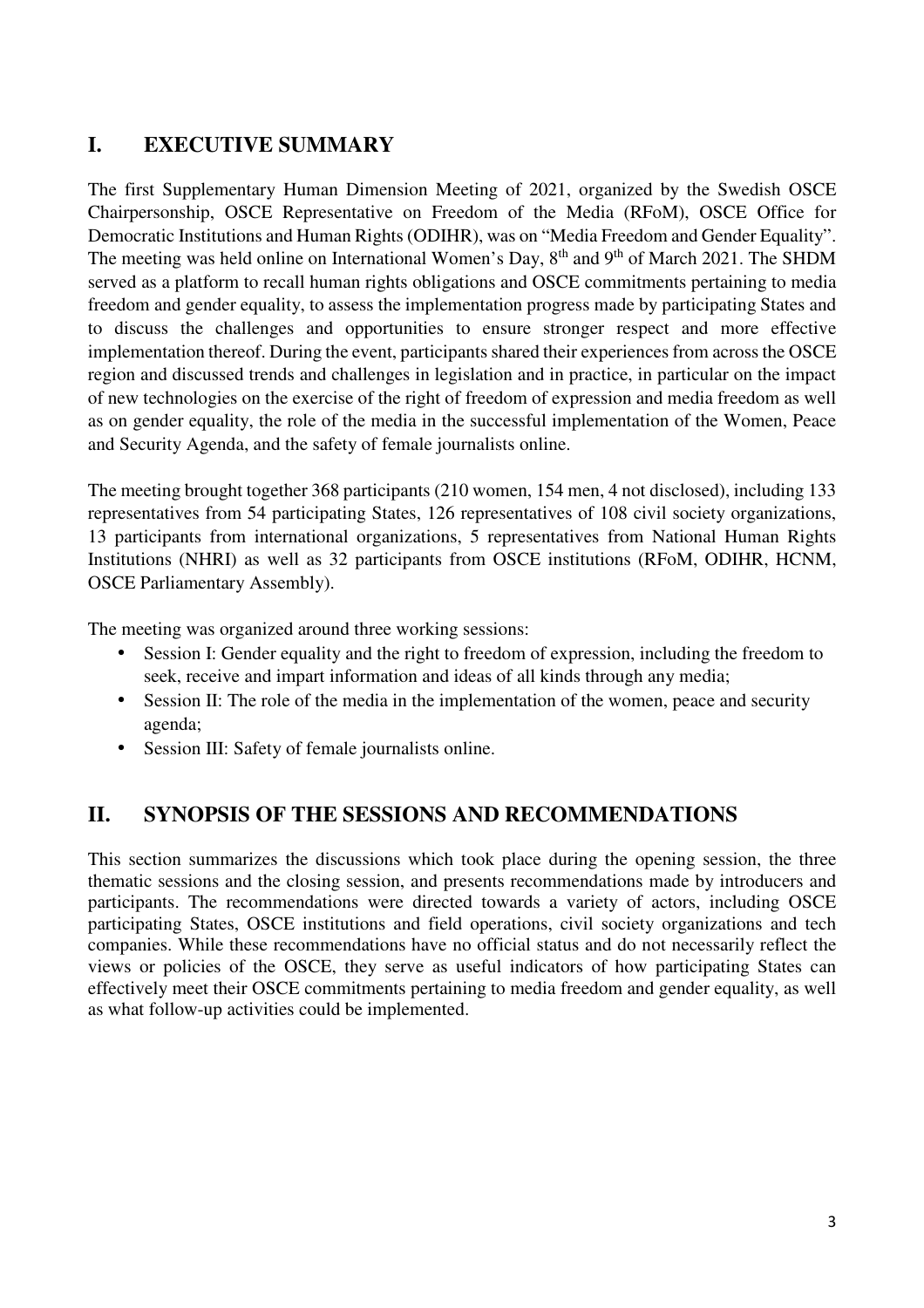#### **OPENING SESSION**

#### *Opening remarks:*

**Ms. Ann Linde**, Chairperson-in-Office, Minister for Foreign Affairs, Sweden

**Mr. Matteo Mecacci**, Director, OSCE Office for Democratic Institutions and Human Rights (ODIHR)

**Ms. Teresa Ribeiro**, OSCE Representative on Freedom of the Media (RFoM)

*Keynote address:* 

**Ms. Courtney Radsch**, Advocacy Director, Committee to Protect Journalists

Summary of opening and keynote remarks:

During the opening session, all speakers emphasized that media freedom and gender equality mutually reinforce one another. The Swedish Foreign Minister, **Ms Ann Linde**, opened the conference by emphasizing that upholding the broad concept of security, which includes media freedom and gender equality, is a key priority for the 2021 Swedish OSCE Chairpersonship. She reminded about the core commitments of OSCE participating States on the protection and promotion of the right to freedom of expression and opinion, and media freedom. While reiterating the importance of independent media and the establishment of accountable State systems to safeguard human rights and fundamental freedoms, Ms Linde also underlined the importance of gender equality to ensure that women are equally represented in media companies and organizations and as news sources. Emphasizing the need to address hate speech online, Ms Linde raised concerns about the safety of female journalists. Highlighting the Safety of Female Journalists (#SOFJO) Resource Guide as a concrete tool to help States to live by their commitments, Ms Linde underscored that the RFoM has a strong and unique mandate to assist the participating States in abiding by their commitments to freedom of expression and free media.

In his opening address, **Mr Matteo Mecacci**, Director of ODIHR, reminded that media freedom, human rights and democracy are intrinsically interlinked and that the lack of progress in one of these rights has an immediate impact on the others. He called to be vigilant, as the loss of pluralism and shrinking space for civil society are the first indicators of democratic backsliding. Mr Mecacci raised concerns that some countries in the OSCE region shift away from the principles of liberal democracy and push back against women's human rights and gender equality. He expressed concerns about the lack of access to digital technologies for women in some participating States due to limited opportunities and resources, as well as to non-inclusive digital literacy based on out-dated education or assumptions about the role of women in society. He reiterated that the gender gap is particularly concerning in emergency situations as it affects women's rights and possibilities to access services, especially women from vulnerable groups such as minorities, women with disability or from rural areas. Concluding, Mr Mecacci called on the participating States to communicate through a variety of media to ensure that information is accessible to all, especially during a public crisis.

In her opening speech, the Representative on Freedom of the Media, **Ms Teresa Ribeiro**, emphasized that democracy, security, and sustainable progress build on universal human rights for all, and that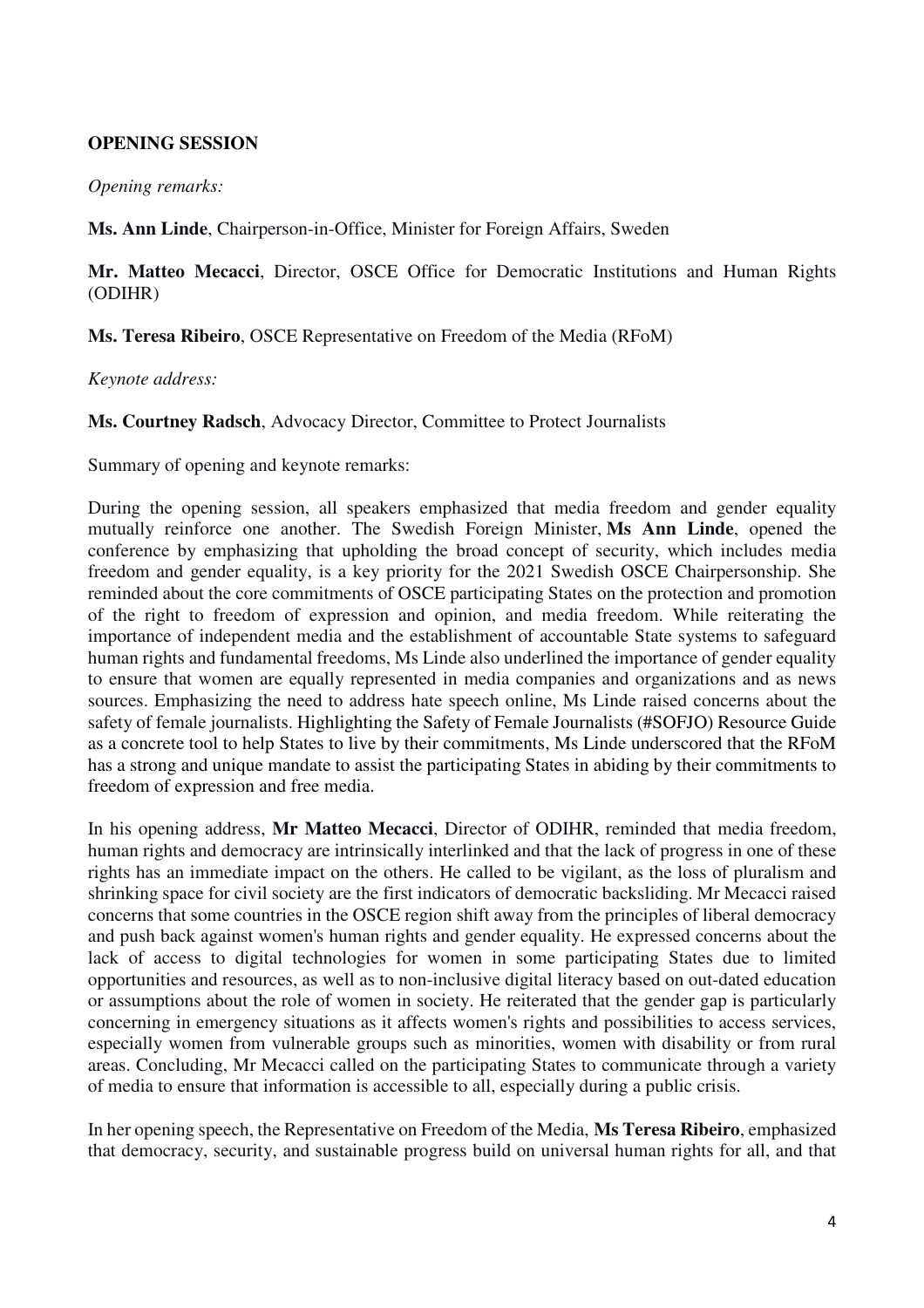equal opportunities are a prerequisite to the enjoyment of human rights. She highlighted that the inclusion of women's voices and their visible participation in public discourse is a precondition for pluralistic media and freedom of the media. Ms Ribeiro reiterated that a whole-of-society approach is needed in order to advance media freedom and gender equality. She raised concerns about the significant gender digital divide, and existing inequalities regarding access to technology and the internet, which decreases women's opportunities to participate in public discourse on equal terms. Moreover, Ms Ribeiro underlined that without gender-sensitive and human rights-friendly algorithms and AI, there is a risk of hampering equality and even of perpetuating discrimination. In closing, the RFoM called for a multi-stakeholder approach and increased focus on media and digital literacy, the overall digital empowerment and combatting online harassment to make sure that technology is an enabler and not a barrier to freedom of expression.

Following the three introductory remarks, the opening session concluded with a keynote address by **Ms Courtney Radsch**, Advocacy Director at the Committee to Protect Journalists. Ms Radsch reminded all participants that media freedom cannot be realized without strong rights, media independence, pluralism and safety, all of which must be considered from the perspective of gender equality and with an analytical lens informed by gender. She stressed the need to urgently address the risks women journalist face, such as online violence and sexual harassment. Ms Radsch reiterated that since the adoption of the OSCE Ministerial Council Decision on the Safety of Journalists in 2018, a record number of journalists have been imprisoned, about 10 % of which were women. The keynote speaker also underlined increasing industrialization of disinformation and online harassment, driven by political actors seeking to silence, delegitimize and undermine the credibility of journalists, particularly women. In addition, Ms Radsch noted, patriarchal norms continue to construct visible and invisible barriers for women in news, deliberately silencing them in some cases and ignoring or disregarding them in others. Ms Radsch also expressed concerns about the fact that women are underrepresented as news sources and in coverage of any conflict, even though women journalists might have additional access compared to male journalists, which becomes very important in highly patriarchal or gender-segregated contexts. In closing, Ms Radsch called to increase the visibility of women as protagonists and experts in the media.

#### **SESSION I: Gender Equality and the Right to Freedom of Expression, Including the Freedom to Seek, Receive and Impart Information and Ideas of All Kinds Through Any Media**

*Introducers:* 

**Ms. Melody Patry**, Advocacy Director, Access Now

**Mr. Goran Miletic**, Director for Europa and MENA, Civil Rights Defenders

*Moderator:* 

Ms. Julia Haas, Assistant Project Officer, Office of RFoM

In her introductory remarks, **Ms Melody Patry** emphasized the dual nature of the digital space, which on one hand creates opportunities for underrepresented and marginalized groups and communities, and on the other hand is prone to societal flaws, potentially even amplifying discrimination and inequalities. In this context, Ms Patry referred to harassment, spying malware, and gender bias. In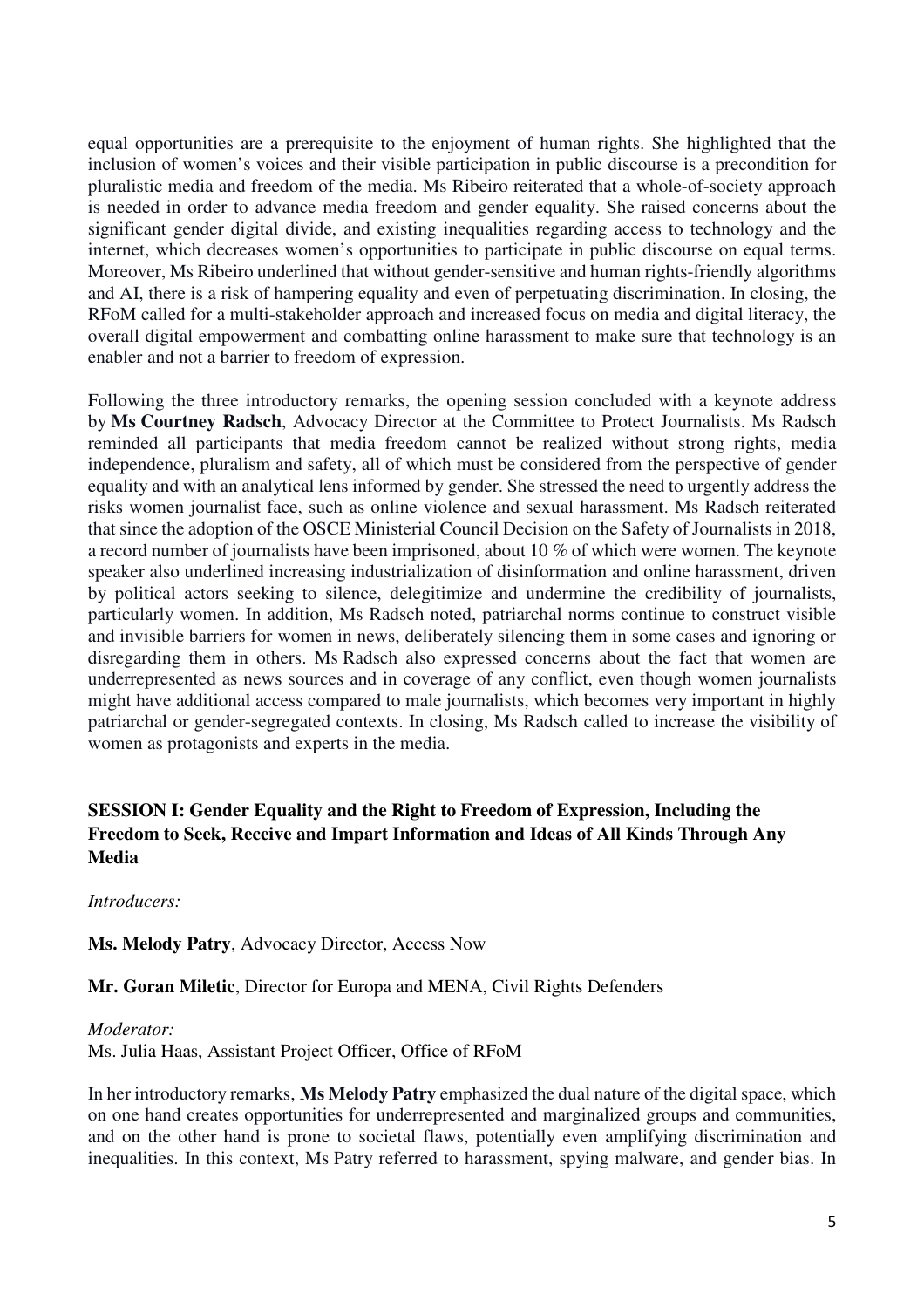order to ensure freedom of expression for all, she stressed the importance of preventing bias from being coded into technology, addressing the gender divide and providing a universal and affordable internet for all. To achieve this, the introducer emphasized the need for more research, pluralistic workforces and human rights by design, as well as digital literacy for all. Ms Patry concluded by highlighting the need to enable a more inclusive information landscape, and the importance of genderresponsive funding, especially in times of crisis.

The second introducer, **Mr Goran Miletic**, presented his experience from the Western Balkans, highlighting that the main challenge is ensuring the full implementation of international human rights standards, including freedom of expression. Underlying that in most countries of the region there are comprehensive gender equality and media freedom legislation and polices in place, he identified the considerable implementation gap as key concern. Mr Miletic referred to the interconnection between patriarchal structures and limited access for women to freedom of expression online. In closing, he emphasized the need for increased capacities of relevant institutions and law enforcement, comprehensive and disaggregated data collection and equal access to education and training for all of society.

Building on the narrative that technology can either bridge or further the gap of gender equality, participants called upon OSCE participating States to reinforce women's rights to express their views and ensure access to information. In the course of the discussions, participants urged to reaffirm the value of freedom of expression by counteracting censorship across the OSCE region. It was recognized that gender equality and media freedom challenges exist across the entire OSCE region, and that women's ability to exercise their freedom of expression online is a precondition for their participation in public life, as well as for media plurality and democracy. In this context, representatives stressed the need to ensure that women and men, boys and girls are free to express their ideas and pursue their chosen educational and professional paths without constraints of stereotypical gender roles.

Participants also echoed concerns about the digital gender divide raised by the introducers and reiterated that gender inequality often is a root cause for unequal access to the internet, which in turn deepens gender inequality. As long as not all women have the necessary resources and tools available, participants assessed, their voices will remain marginalized. Therefore, participants noted, governments should address any negative feedback loop. Moreover, some participants raised concerns about intersectional aspects that should be taken addressed, in particular the specific challenges for women from religious minorities and refugees, as well as for minority media and civil society organizations.

During the discussion, participants also acknowledged that media has a big impact on the values of society, including gender issues and that the media can be key channels for changing attitudes. Several participants shared good practice examples to provide inspiration, such as national strategies to enable equal opportunities, and to include minority perspectives.

Participants underlined that co-ordination between different actors is crucial to tackle challenges effectively, and that both media freedom and gender equality lie at the core of OSCE's pursuit to advance human rights and enable sustainable security for all.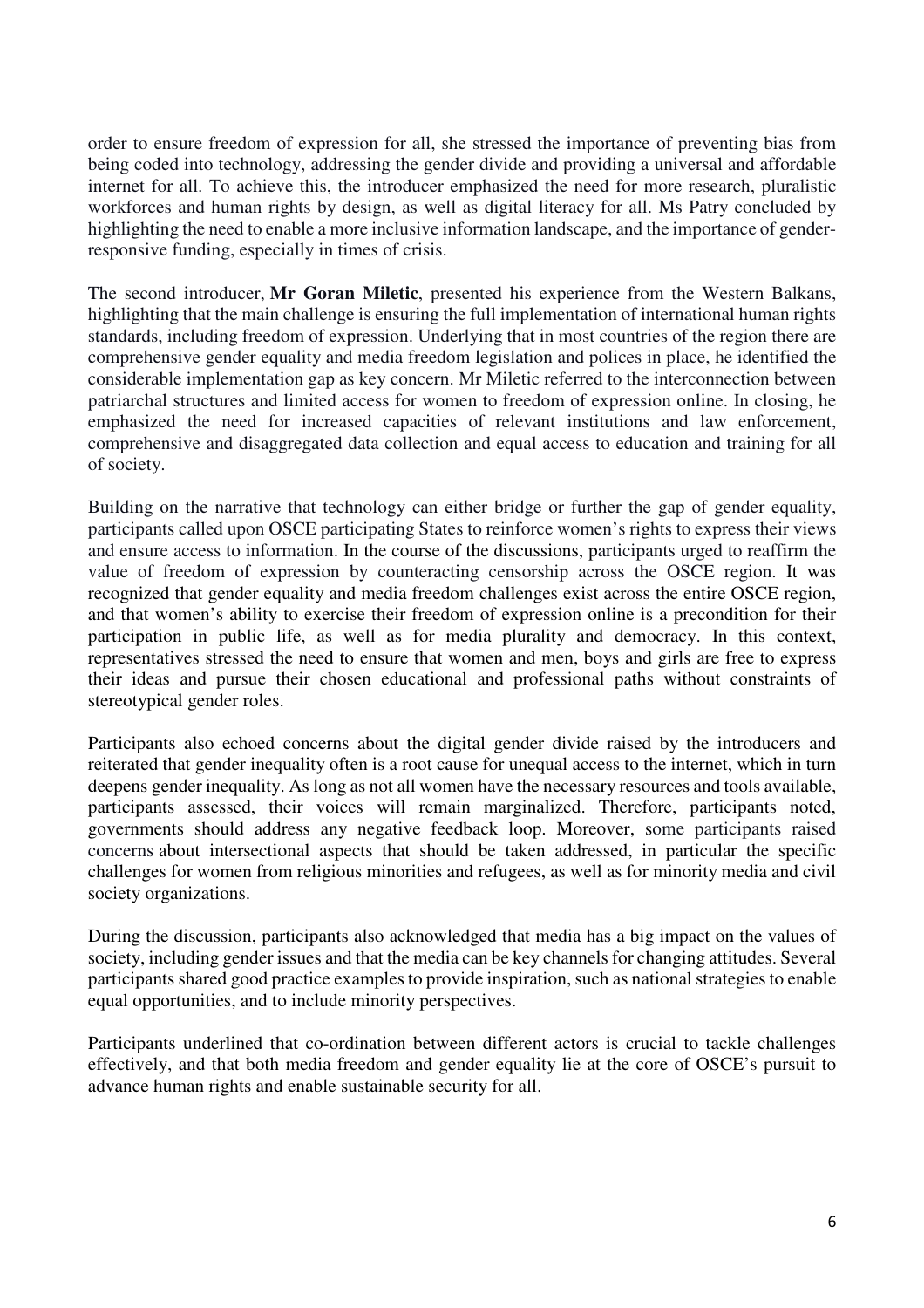Introducers and participants made the following specific recommendations in Session I:

#### *Recommendations for the OSCE participating States:*

- OSCE participating States should implement all OSCE human dimension commitments in order to ensure media freedom and advance gender equality;
- OSCE participating States should acknowledge that technology is not gender neutral, and that there is a need for more awareness, based on solid data and research;
- OSCE participating States should support and finance research and the collection of reliable and disaggregated data to increase the understanding of issues of gender equality and media freedom, with a focus on digital spaces;
- OSCE participating States should improve legislation to include a gender perspective in all policies and to ensure that policies on gender equality and the media include the online perspective; at the same time, States should ensure that legislative initiatives do nut further enable discrimination;
- OSCE participating States should increase efforts for capacity-building activities, education and trainings, including for law enforcement;
- OSCE participating States should address the existing gender digital divide, including by promoting digital and information literacy to all;
- OSCE participating States should adopt a multi-stakeholder approach and closely co-operate with civil society organizations to overcome social-cultural barriers to internet access in particular for women, including women from disadvantaged groups, such as (social) norms that give a low priority to women's education and that impose conservative roles upon them;
- OSCE participating States should adopt and implement the Council of Europe Convention on Combating Violence Against Women and Domestic Violence (Istanbul Convention) and have a zero tolerance policy for violence against women, including women journalists;
- OSCE participating States should diversify their workforce and participation at all levels, increase women participation in leadership positions, and promote participation and representation of women in media.

#### *Recommendations for the OSCE institutions and field operations:*

• OSCE institutions and field operations should ensure that the gender perspective is reflected in their work on democracy and freedom of expression in order to protect fundamental rights for all.

#### **SESSION II: The Role of the Media in the Implementation of the Women, Peace and Security Agenda**

#### *Introducers:*

**Ms. Malin Palm**, Gender Advisor, International Media Support

#### **Ms. Nino Dalakishvili**, Journalist, VOA Georgian Service

#### *Moderator:*

Ms. Amarsanaa Darisuren, Senior Advisor on Gender Issues, OSCE Secretariat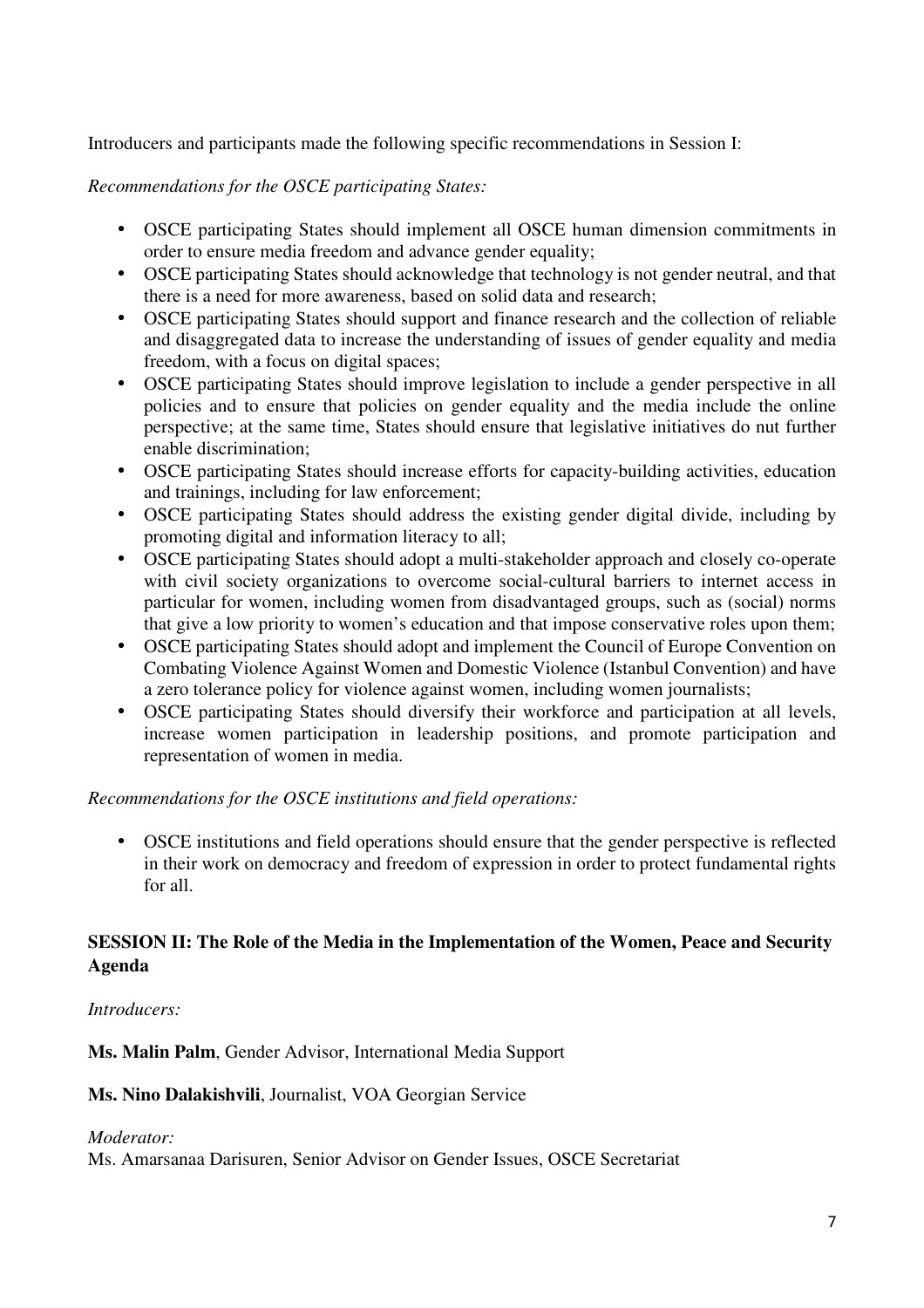The first introducer, **Ms Malin Palm**, emphasized the key role of free and independent media in advancing the Women, Peace and Security Agenda. She noted that practising ethical, gender and conflict-sensitive journalism improves the understanding of the root causes of any conflict and the different sides involved, as well as to identify possible solutions, which is key to success in mediation and reconciliation. Ms Palm raised awareness of the fact that women are underrepresented both as news sources and as journalists covering conflicts. In her remarks, she provided various examples of National Action Plans (NAP) on the implementation of the UNSCR1325 that mention the role of the media, such as the NAP of Lebanon that highlights the media's role in promoting a fair portrayal of men and women and helps eradicating gender stereotypes. Additional examples provided were the NAPs of Gambia and Senegal that state that media should engage in early warning reporting, including with a gender perspective and with the participation of women journalists, and the NAP of South Sudan, which promotes women's full and equal participation in media organizations, trainings and regulatory boards and aims to increase the safety for women covering conflicts. From the OSCE region, Ms Palm highlighted the NAP of Serbia, which establishes that the public should be informed about the NAP's implementation through the media to enable independent monitoring.

**Ms Nino Dalakishvili**, the second introducer, underlined the crucial role of the media in reconciliation, and referred to concrete examples of two unresolved territorial disputes between Georgia and the Russian Federation, and the consequences they have on the civilian population living on both sides. In this context, she raised concerns about the limited access for journalists to disputed areas and the challenges this causes to fulfil journalistic roles. Ms. Dalakishvili stressed the important role journalists can play to share stories regarding the impact of the conflict situation in particular on women and girls. Highlighting the will of civilians from both sides to communicate with each other, she also expressed concerns about the lack of common platforms and tools that would allow them to do so. As women remain the most vulnerable group to human rights violations, Ms Dalakishvili emphasized the importance of reporting the stories of human suffering, as well as of acts of kindness from both sides of any border and any conflict.

In the subsequent discussion, participants drew attention to various attacks against media freedom across the OSCE region. In this context, gender discrimination, hate speech and legal prosecution of journalists covering conflicts, in particular women journalists, were noted as worrisome. Throughout the discussion, participants highlighted the important role of the media in raising awareness of the negative impact of conflict on the lives and rights of women and girls. Participants underlined the need for trainings and providing journalists with a set of skills to talk to victims of conflict in a sensitive way, to avoid stigmatization. They promoted the importance of offering information that informs the public and that can support them. In this regard, participants underlined the importance of research and analyses about the role women play in the media and communication, as well as security policy.

Participants underlined the role of the internet in increasing opportunities for seeking, receiving and imparting information. At the same time, participants noted the role of technology in amplifying hatred, including in the context of conflicts and racism. In this context, the poor application of human rights standards online and lack of prosecution for online racism, xenophobia, anti-Semitic and anti-Muslim offences was highlighted as particularly concerning. Participants emphasized the importance of public funding of media and civil society organizations as a part of the implementation of NAPs for Women, Peace and Security.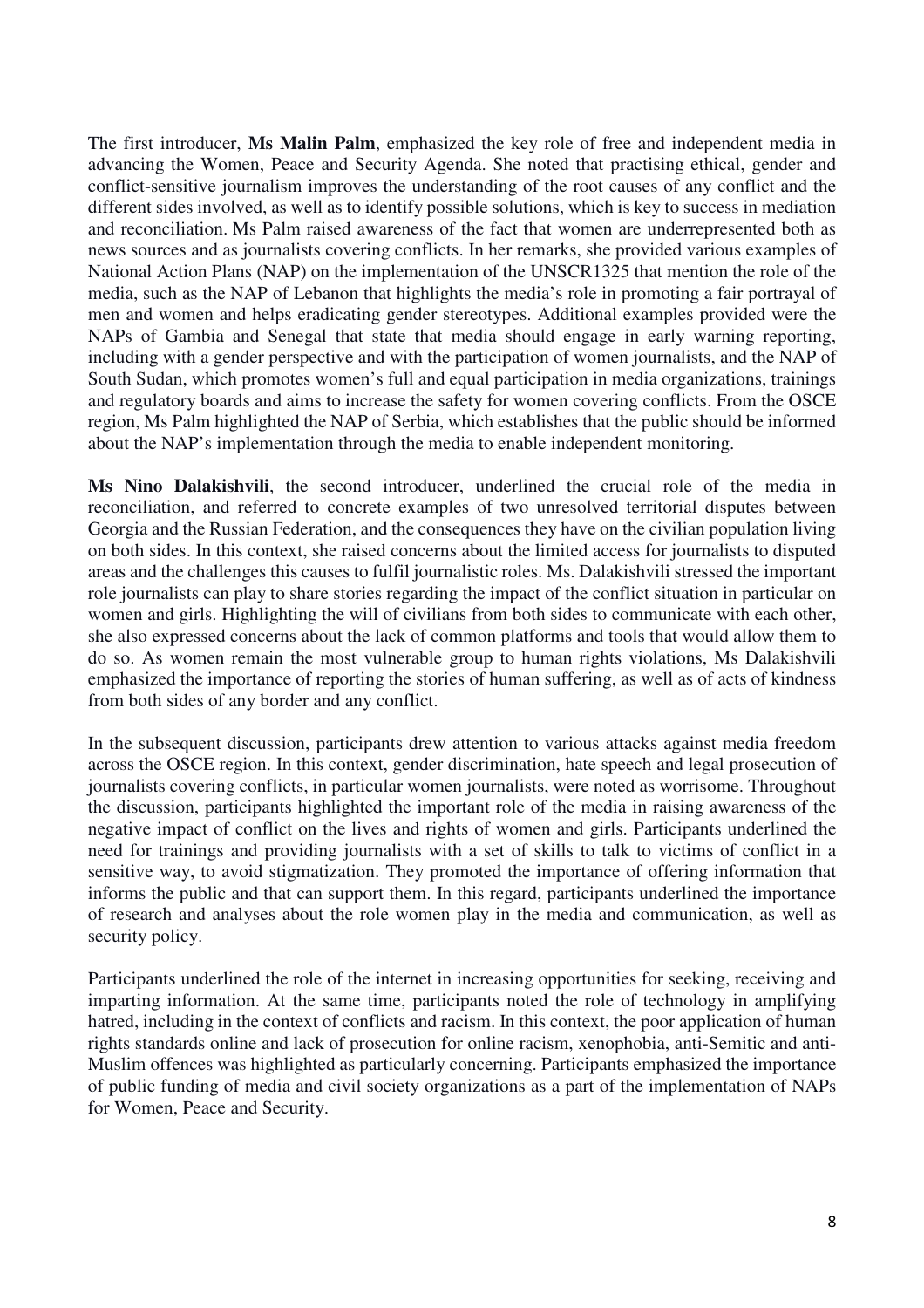Further discussion elaborated on particular challenges for minority media, such as underfunding and hate speech. Participants noted that minority media is particularly vulnerable to pressure from authorities, including through legal prosecutions and censorship attempts. A number of participants expressed concern about the lack of access to media for minorities in some participating States.

Finally, participants shared examples of good practices. For instance, aiming to reinforce strategic communication on the Women, Peace and Security Agenda, Italy works with the media, civil society and academic community to improve the quality and quantity of information, to raise awareness and provide more information, and to develop a gender-sensitive communication strategy. As another example, Spain informed about their observatory that studies the representation of women in the media and provides concrete data on how it develops over time. In addition, Spain also informed about national campaigns for equality, which led to a hotline for women facing gender-based violence.

Introducers and participants made the following specific recommendations in Session II:

#### *Recommendations for the OSCE participating States:*

- OSCE participating States should ensure media freedom and independence in line with international standards, and guarantee the protection of journalists, for all, online and offline;
- OSCE participating States should include the role of media in National Action Plans on the implementation of UNSCR 1325;
- OSCE participating States should guarantee access to information for all, and provide unhindered access to report on both sides of a conflict;
- OSCE participating States should include gender and conflict-sensitive journalism in curricula of state journalism education, and encourage the media to use peaceful language, avoid hate speech and discrimination;
- OSCE participating States should strengthen mechanisms for identifying hate speech in the media, including on online and on social media platforms, as well as appropriate responses thereto;
- OSCE participating States should promote media codes of ethics as well as media regulatory bodies to uphold professional standards and limit hatred in the media;
- OSCE participating States should ensure that journalists can carry out their functions of informing public opinion and conveying information without threats, including by addressing impunity;
- OSCE participating States should recognize the crucial role of media in achieving peace, a secure environment and gender equality and breaking gender stereotypes;
- OSCE participating States should ensure that relevant national legislation address racist, xenophobic, anti-Semitic and anti-Muslim offences committed online and implement measures to contain discrimination against minorities and violations of their rights to freedom of expression.

Recommendations for the OSCE institutions and field operations:

• OSCE institutions and field operations should promote the independence of regulatory authorities in line with international standards.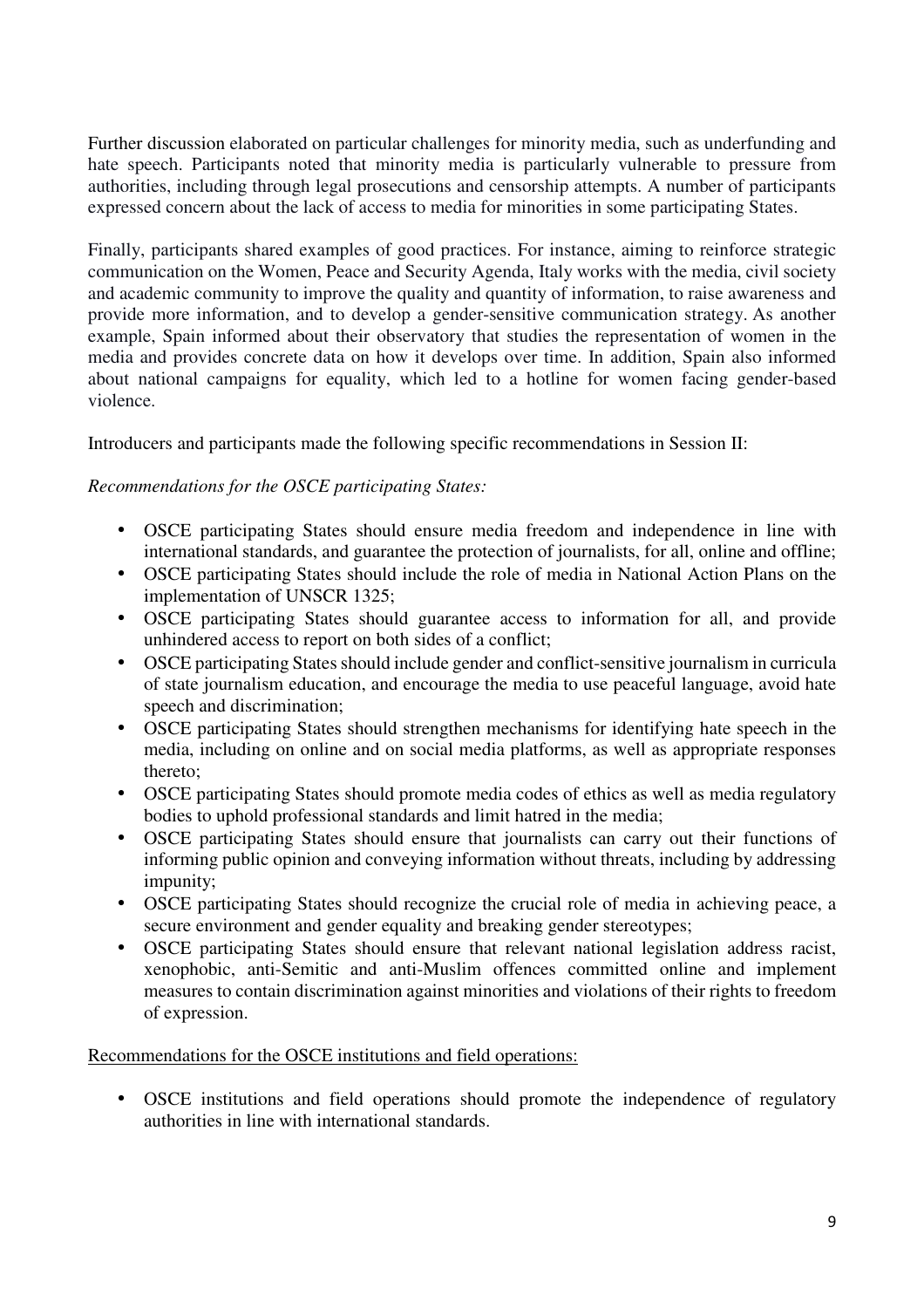#### **SESSION III: Safety of Female Journalists Online**

*Introducers:* 

**Mr. Guy Berger**, Director for Freedom of Expression and Media Development, UNESCO

**Ms. Jessikka Aro**, Journalist, YLE

#### *Moderator:*

Mr. Antonius Van Den Brandt, Senior Adviser, Office of RFoM

Sharing her own experiences, the first introducer, **Ms Jessikka Aro**, described the extent of online harassment she was subjected to as result of her journalistic work. The online attacks particularly stemmed from her investigations into information warfare and social media propaganda, as well as into online trolls and how they influence people's opinions, attitudes and behaviour. Ms Aro informed about an online smear campaign originating in the Russian Federation that accused her of allegedly serving as a foreign agent of the United States of America and NATO. Moreover, she reported on the sharing of her private contact information online, which led to an avalanche of hateful messages, and threatening phone calls. The introducer informed about how the campaign eventually spread into the social media of her home country, Finland. In overcoming such online smear campaigns, Ms Aro underlined the importance of legal protection of journalists by the State and State authorities. Only then, she stressed, can journalists do their job freely and fulfilment of the rights of citizens to freedom of speech can be ensured.

The second introducer, **Mr Guy Berger**, underlined the importance of a gender-sensitive approach to the safety of journalists. He introduced the recent study by UNESCO and the International Center For Journalists (ICFJ) which found links between offline and online attacks in one out of five cases. Moreover, the study results reveal self-censorship as a result of fear of offline and online attacks, and that only one in ten women journalists reported online attacks to the police. Stressing the importance of research, as well as paying attention to the intersection of sexism with other forms of discrimination, Mr Berger stressed the need to collect national data to understand the extent of the problem and what measures can be put in place. He also provided examples of the use of big data, such as natural language processing techniques which can help identifying online harassment, misogynistic and sexist abuse, and rape threats. He stressed that gender-based online attacks against journalists are regularly highly orchestrated and encouraged internet intermediaries, esp. social media platforms, to use their capacities to identify and prevent such harassment. Mr Berger concluded by commending the RFoM on the #SOFJO Resource Guide, which provides concrete actions to tackle the online safety of women journalists. While referring to the broad range of relevant stakeholders such as governments, the media, civil society and internet intermediaries, he particularly underlined the importance of actions by national executive structures, such as the establishment of the National Action Plans with specific attention to the safety of female journalists.

During the discussion, participants reiterated that online violence targeting women is a barrier to their participation in public life, and that verbal attacks are multiplying in digital communications, in particular against female journalists. Moreover, participants highlighted, narratives of gendered violence from State actors are particularly worrisome. It was assessed that digital violence is enabled in a climate in which women are shut out from or underrepresented in positions of power. Participants highlighted that this type of violence aims to negate women's equality, freedom of expression and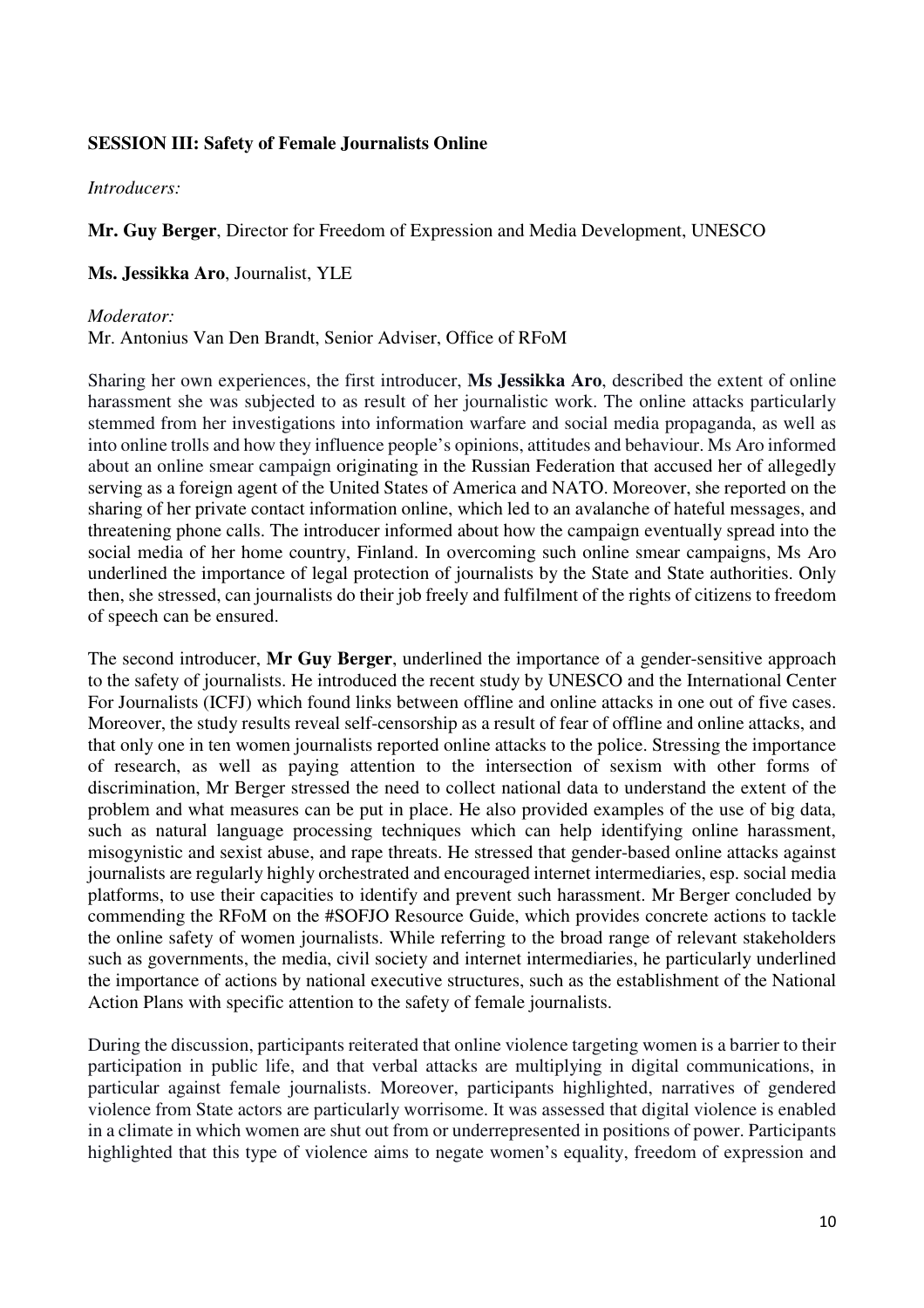their ability to participate in public life and democratic debate. A number of participants noted that the ongoing pandemic further intensified aggressive sentiments against journalists.

Some participants linked the rise of online violence to the rise of right-wing populism that often demonizes the media and spreads misogynistic narratives and reinforcement of strict gender stereotypes, and noted that right-wing platforms are regularly used for coordinated sexual harassment campaigns. Discussions also focused on the duty of the State to enable media freedom, with pluralism as a core element.

Various participants, including representatives from the OSCE Group of Friends on Safety of Journalists, highlighted RFoM's work in the field of countering online harassment of female journalist, and particularly welcomed the recently launched #SOFJO Resource Guide, underlining the importance of a timely implementation of the proposed actions.

Several participants from participating States shared best practices, such as specialised units at public prosecutors' offices to investigate and prosecute crimes with an online nexus. The tightening of antistalking laws, for example, was mentioned as measure to also protect women journalists. Moreover, participants stressed, the fight against impunity for crimes committed against journalists plays a key role to ensure journalists' safety, as highlighted in the 2018 Ministerial Council Decision on the Safety of Journalists. In addition to State examples, participants also shared initiatives from civil society, often with the assistance of public funds. For instance, participants informed, scholarships for targeted journalists from crisis regions were created to strengthen resilience in the digital space. Other examples highlighted were tailored training lessons for female journalists and media outlets on preventing and responding to online and offline harassment, and web-based guidelines on what to do when targeted by online hate and threats.

Introducers and participants made the following specific recommendations in Session III:

#### *Recommendations for the OSCE participating States:*

- OSCE participating States should fully implement OSCE commitments pertaining to the safety of journalists;
- OSCE participating States should recognise that online harassment and abuse against women journalists constitute a direct attack on media freedom and freedom of expression;
- OSCE participating States should implement the actions as proposed in the #SOFJO Resource Guide and make use of guidance and assistance provided by the RFoM;
- OSCE participating States, in particular law enforcement authorities and the judiciary, should recognize online harassment of journalists as a threat to their individual safety, and ensure that cases of online harassment are systematically investigated and prosecuted to address impunity;
- OSCE participating States should create national committees for the safety of journalists including representatives from the justice department, police and journalist associations to verify that all threats are properly investigated;
- OSCE participating States should strengthen their legislation and judicial systems to counter online harassment of journalists, and be gender-responsive in all policies;
- OSCE participating States should publicly condemn online harassment against women journalists;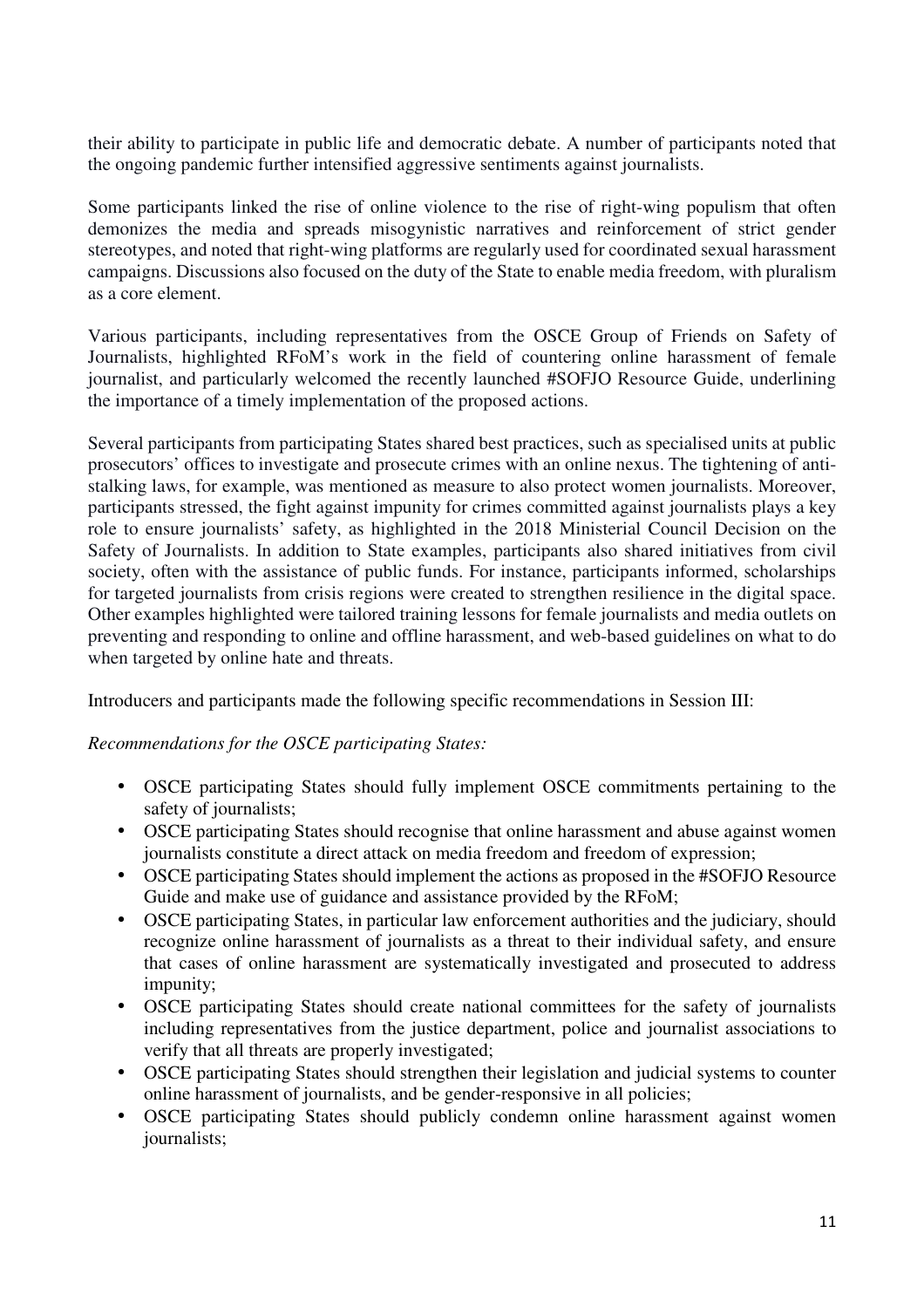- OSCE participating States should promote education in digital security, in particular for those who face risks online, such as women journalists;
- OSCE participating States should promote data collection, in particular when content is removed because it was identified as harmful/illegal and when speech is restricted online;
- OSCE participating States should support international mechanisms, including the creation of a UN Special Representative for the Safety of Journalists.

*Recommendations for the OSCE institutions and field operations:* 

• OSCE institutions and field operations should gather data on the link between anti-gender populist movements and online violence.

*Recommendations for civil society, international organizations and other actors:* 

- Media outlets should introduce safety protocols and trainings on countering harassment, as well as guidance on how to file complaints to the police;
- Tech companies should identify smear campaigns against journalist orchestrated through coordinated inauthentic behaviour and improve reporting mechanisms;
- Tech companies should respect international human rights standards and better protect their users.

#### **CLOSING SESSION**

*Closing remarks:* 

#### **Mr. Jürgen Heissel**, Director, Office of RFOM

#### **Ms. Katarzyna Gardapkhadze**, First Deputy Director, ODIHR

**Mr. Tobias Lorentzson**, Deputy Permanent Representative, 2021 Swedish OSCE Chairpersonship

The meeting concluded with brief reports by the working session moderators, who summarized the main points and key recommendations from the discussions during the sessions. The meeting was then closed with concluding remarks by representatives of the Swedish Chairpersonship, the RFoM Office and ODIHR.

The Director of the Office of the RFoM, **Mr Jürgen Heissel**, underlined that the sessions showed there is still much to be done to achieve equal opportunities and equal access to human rights. Mr Heissel reiterated that gender equality and freedom of expression are interlinked and that the inclusion of female voices and women's participation in public discourse is a precondition for media pluralism. He emphasized the importance of adding a gender and human rights perspective to combating inequality and discrimination online. At the same time, he stressed that pluralistic and independent media can contribute to the implementation of the Women, Peace and Security Agenda, including by giving a voice to marginalized groups and involving women in all stages of peacebuilding and sustainable conflict resolution. In closing, Mr Heissel reminded that all participating States committed themselves to add a gender perspective to the safety of journalists and encouraged them to implement the proposed actions highlighted in the #SOFJO Resource Guide.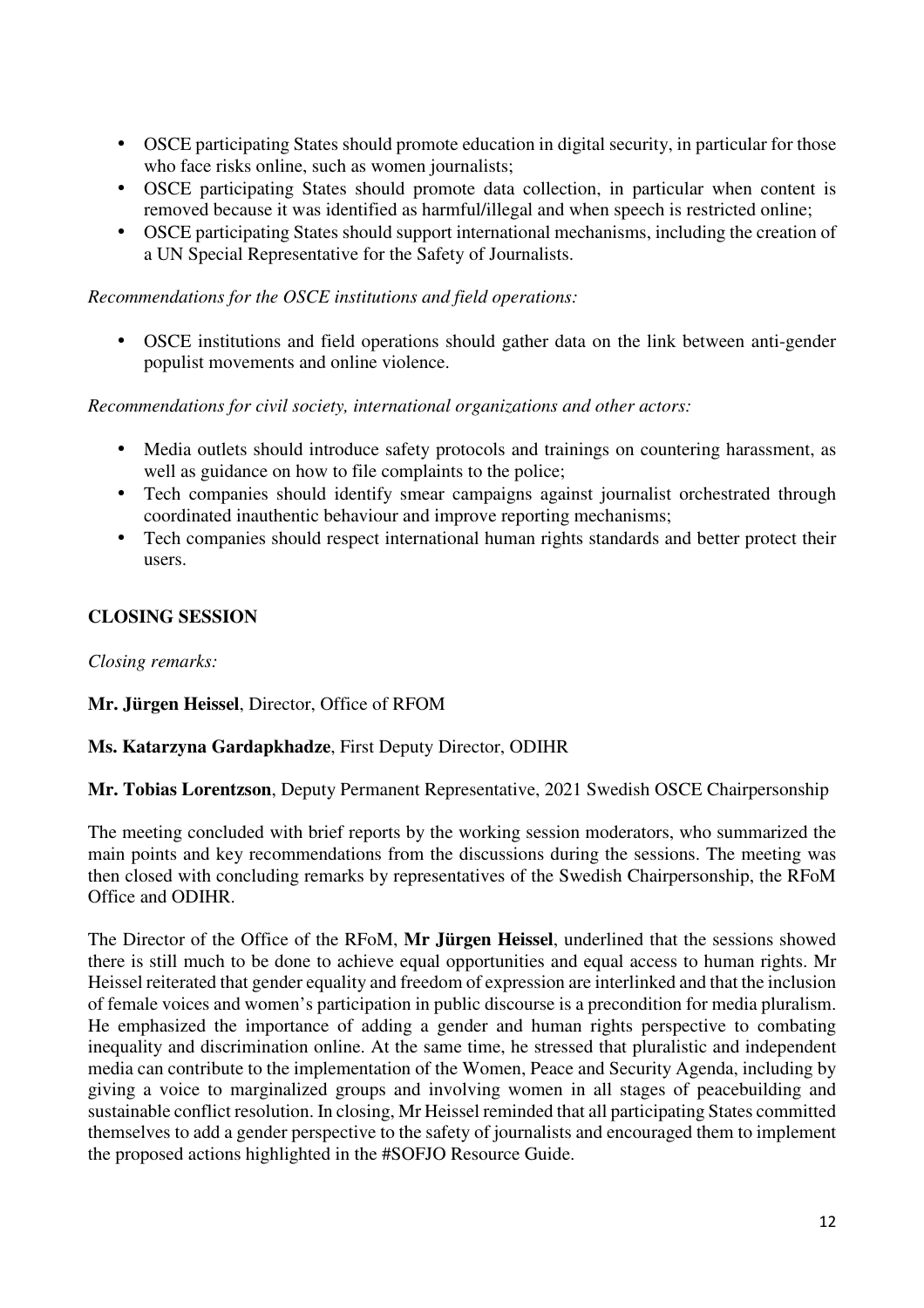**Ms Katarzyna Gardapkhadze**, the First Deputy Director of ODIHR, emphasized that women who report on crisis and conflict risk their safety and well-being in order to enable the society to receive accurate and timely information. Ms Gardapkhadze reiterated that if women journalists' work is affected by online abuse, this significantly affects the information women provide, which in turn shapes how society views the world. At the same time, she emphasized that the narrative on gender equality is still highly dominated on the victimization of women and is not balanced enough with a recognition of women's resilience, responsibilities and achievements. In closing, Ms Gardapkhadze stressed that there should be a stronger focus on women's achievement and creating a vision of what should be.

The Deputy Permanent Representative of the 2021 Swedish OSCE Chairpersonship, **Mr Tobias Lorentzson**, expressed his appreciation of the ODIHR and the RFoM for organizing the event and the Programme for Gender Issues for their support. Thanking all speakers and participants for sharing their experiences and knowledge, he highlighted the useful advice on how human rights can be further promoted when mainstreaming gender in all parts of all actors' work. Mr Lorentzson concluded that comprehensive security can only be achieved if all actors of the society are included and encouraged to ensure the implementation of commitments on media freedom for everyone.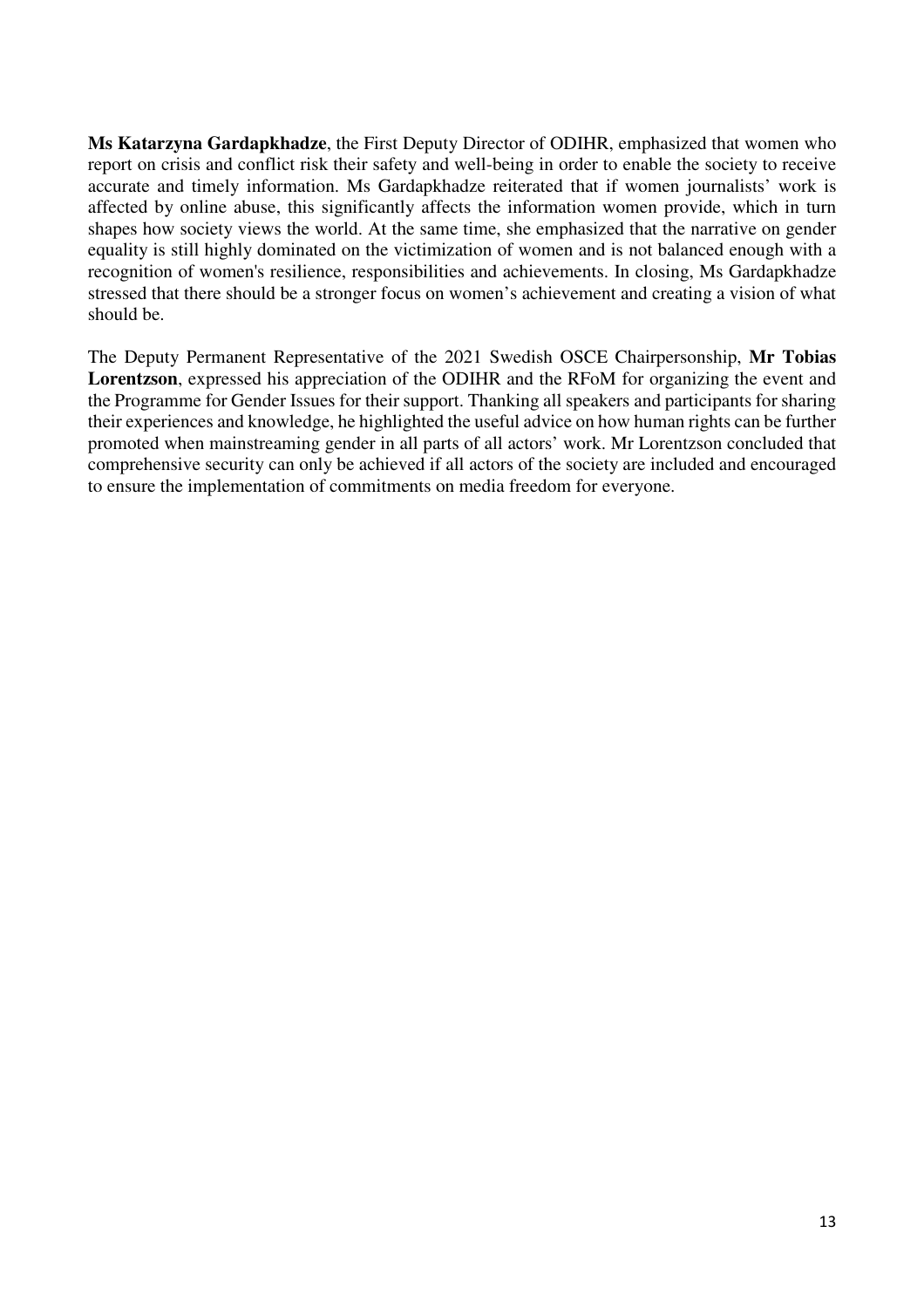#### **ANNEX 1: AGENDA**



#### **Supplementary Human Dimension Meeting**

#### **on Media Freedom and Gender Equality**

**8-9 March 2021 (Online)** 

**AGENDA** 

#### **Day 1**

#### 15.00 – 16.00 **OPENING SESSION**

*Opening remarks:*

**Ms. Ann Linde**, Chairperson-in-Office, Minister for Foreign Affairs, Sweden *(recorded)* 

**Mr. Matteo Mecacci**, Director, OSCE Office for Democratic Institutions and Human Rights (OSCE/ODIHR)

**Ms. Teresa Ribeiro**, OSCE Representative on Freedom of the Media (RFOM)

*Introductory address:* 

**Ms. Courtney Radsch,** Advocacy Director, Committee to Protect **Journalists** 

 *Technical information:* Ms. Katarzyna Gardapkhadze, First Deputy Director, OSCE/ODIHR

16.00 – 18.00 **SESSION I: Gender Equality and the Right to Freedom of Expression, Including the Freedom to Seek, Receive and Impart Information and Ideas of All Kinds Through Any Media** 

*Introducers:* 

**Ms. Melody Patry,** Advocacy Director, Access Now

**Mr. Goran Miletic**, Director for Europa and MENA, Civil Rights Defenders

*Moderator:* Ms. Julia Haas, Assistant Project Officer, Office of RFOM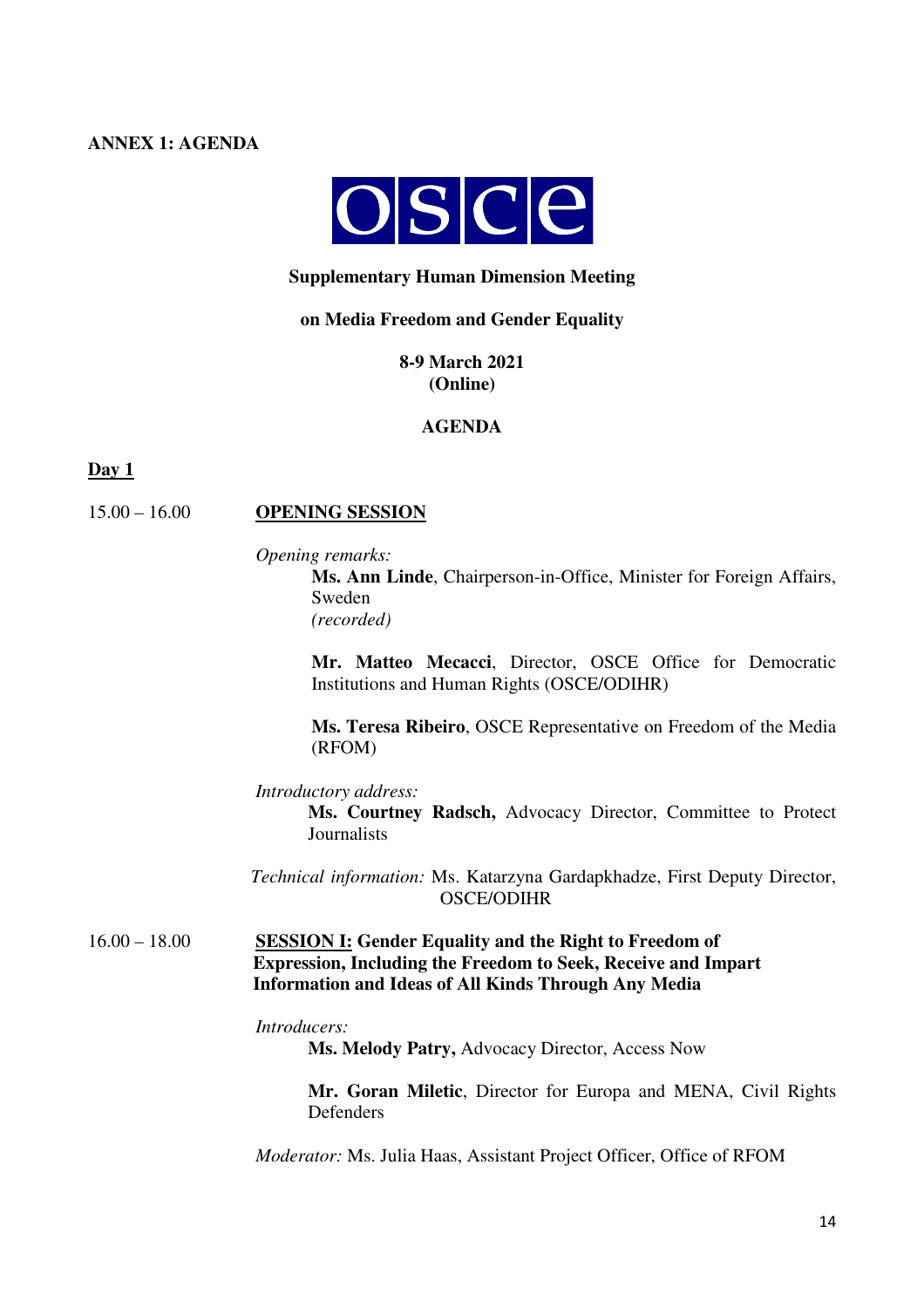[18.00 – 19.00 Side event]

#### **Day 2**

[9.00 – 10.00 Side event]

#### 10.30 – 12.30 **SESSION II: The Role of the Media in the Implementation of the Women, Peace and Security Agenda**

#### *Introducers:*

**Ms. Malin Palm,** Gender Advisor, International Media Support

**Ms. Nino Dalakishvili,** Journalist, VOA Georgian Service

*Moderator:* Ms. Amarsanaa Darisuren, Senior Gender Advisor, OSCE Secretariat

[13.00 – 14.00 Side event]

#### 14.30 – 16.30 **SESSION III: Safety of Female Journalists Online**

#### *Introducers:*

**Mr. Guy Berger,** Director for Freedom of Expression and Media Development, UNESCO

**Ms. Jessikka Aro,** Journalist, YLE

*Moderator:* Mr. Antonius Van Den Brandt, Senior Adviser, Office of RFOM

#### 16.30 – 17.30 **CLOSING SESSION**

*Rapports from the working sessions Comments from the floor* 

*Closing remarks:* 

**Mr. Jürgen Heissel,** Director, Office of RFOM

**Ms. Katarzyna Gardapkhadze**, First Deputy Director, OSCE/ODIHR

**Mr. Tobias Lorentzson**, Deputy Permanent Representative, 2021 Swedish OSCE Chairpersonship

17.30 Closing of the meeting

\* \* \* \* \*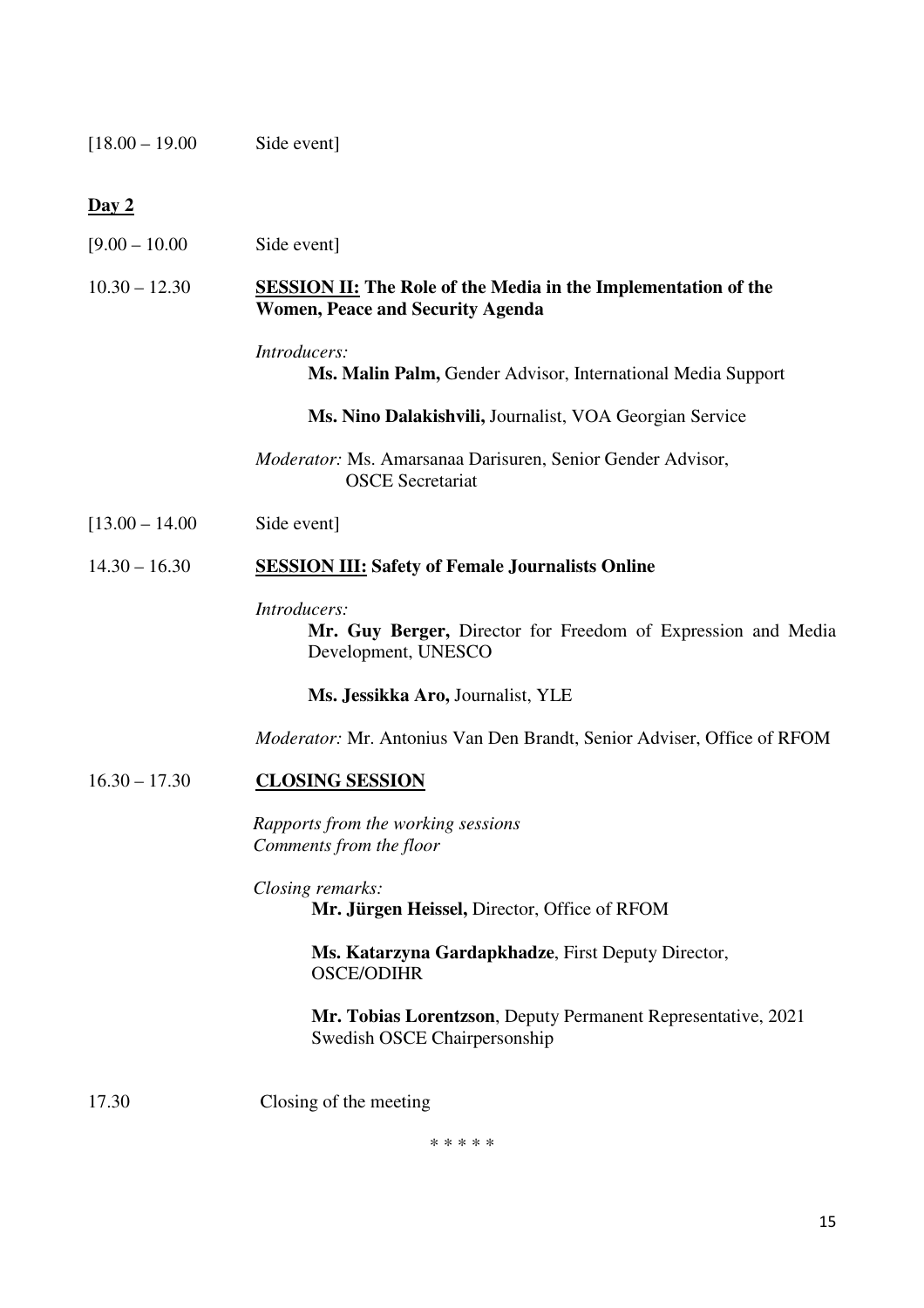#### **ANNEX II: BIOGRAPHICAL INFORMATION: Speakers, Introducers and Moderators**

#### *Opening remarks:*

**Ms. Ann Linde** is Minister for Foreign Affairs of Sweden. She has held that office since September 2019. Prior to that, Ms Linde served as Minister for European Union Affairs and Trade, and from 2014 to 2016 she was State Secretary at Ministry for Home Affairs. From 2013 to 2014, she served as Head of the International Unit for the Party of European Socialists (PES), based in Brussels. She was the International Secretary of the Swedish Social Democratic Party from 2000 to 2013. In the 1980s, she worked for several non-governmental organisations and during the 1990s she was working at the Swedish Government Offices, holding both political and non-political positions. Among her numerous assignments she has served as a board member of the Olof Palme International Centre and the Anna Lindh Memorial Fund. Ms Linde has a bachelor's degree in political science, sociology and economics from Stockholm University.

**Mr. Matteo Mecacci** (Italy) has been Director of the OSCE Office for Democratic Institutions and Human Rights (ODIHR) since December 2020. Prior to that he spent 7 years as President of the International Campaign for Tibet. He headed the OSCE/ODIHR Election Observation Mission to Georgia in 2013 and was a Member of the Italian Parliament, Foreign Affairs Committee and of the OSCE Parliamentary Assembly from 2008– 2013. From 2000 to 2008 he was Representative to the United Nations in New York of "No Peace Without Justice" and the "Transnational Radical Party". He holds a JD in International Law at the University of Florence.

**Ms. Teresa Ribeiro**, of Portugal, is the fifth OSCE Representative on Freedom of the Media. She has vast political, diplomatic, human rights and media experience. Prior to this position, she was Secretary of State of Foreign Affairs and Cooperation at the Ministry of Foreign Affairs of Portugal, while serving as President of the National Commission for Human Rights. She was also Secretary of State for European Affairs at the Ministry of Foreign Affairs of Portugal and Deputy Secretary General at the Union for the Mediterranean.

Throughout her career, Teresa Ribeiro has held different positions in media, both in Portugal and in multilateral organizations, such as President of the Institute of the Media of Portugal, President of the Steering Committee on Mass Media of the Council of Europe, and Co-founder and first elected President of the Executive Board of Obercom – Media Observatory.

#### *Keynote speaker:*

**Dr. Courtney Radsch** is the advocacy director at the Committee to Protect Journalists, where she leads campaigns to get journalists released from prison, pursue justice for their murders and combat online harassment. She is a veteran journalist who worked in the Middle East and U.S., author of the book Cyberactivism and Citizen Journalism in Egypt: Digital Dissidence and Political Chance, and frequent commentator on global press freedom and journalist safety issues. She has led media assessments and advocacy missions and media assessments to more than a dozen *countries.*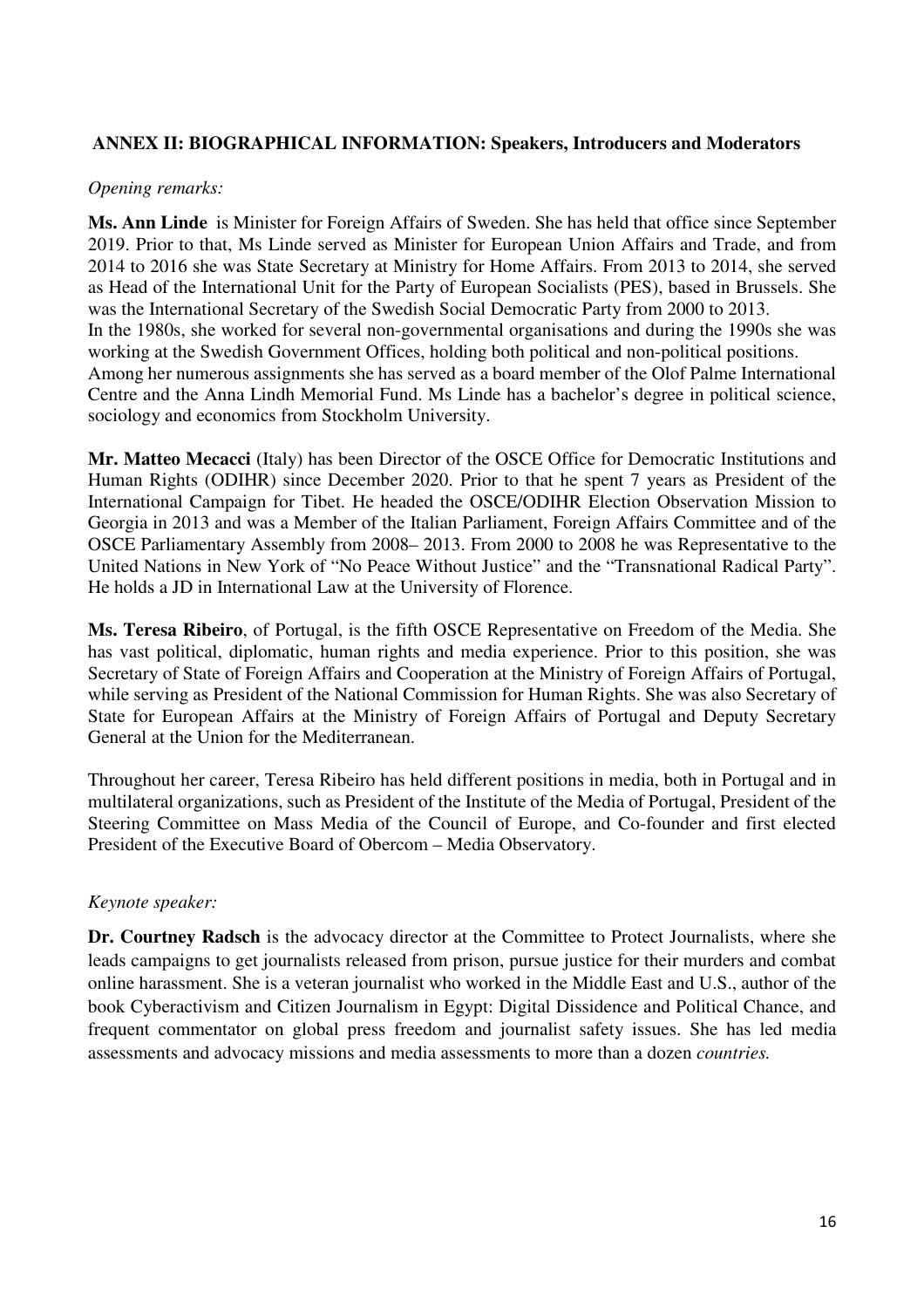#### *Session I:*

**Ms. Melody Patry** is Advocacy Director at Access Now, and leads on global advocacy, communications, and campaigns. She works closely with the Policy and Tech teams to develop strategies and partnerships needed to protect the internet and those who use it. Previously, she was head of advocacy at the free speech organization Index on Censorship, where she worked with human rights defenders, government officials, and in coalitions such as the Global Network Initiative, the Civic Solidarity Platform, and Don't Spy on Us. Before that, she worked with Cairo-based grassroots organizations on campaigns addressing women's rights issues, and acted as a political advisor for the Delegation of the European Union to the United Nations.

**Mr. Goran Miletic** is Director for Europe and MENA (Middle East & North Africa) at Civil Rights Defenders. His work includes cooperating and providing capacity for human rights organizations, in particular in the Western Balkans and Turkey, and drafting and lobbying for the adoption of inclusive anti-discrimination legislation. He conducts numerous human rights training sessions and lectures, including on human rights related legislation and practices in the region. Before working with CRD, he worked for the Humanitarian Law Centre focusing on minority rights, including Roma, as well as advocacy and representation before courts. He also worked on various shadow reports in the implementation of UN and Council of Europe conventions, and works with the European Commission and Council of Europe on Sexual Orientation Law and NGO Law respectively. Since 2020, he is also Deputy Global Programme Director at Civil Rights Defenders

**Ms. Julia Haas** (moderator), Assistant Project Officer, Office of RFoM, is an international law and human rights expert. In her work, she has focused on international relations, the intersection of technology and human rights, and the prevention of marginalization. She particularly focuses on policy research and development in the field of internet governance and digital participation, implementing the project on the impact of artificial intelligence on freedom of expression and working on digital safety of women journalists at the Office of the OSCE Representative on Freedom of the Media. Previously, she worked as legal officer and human rights adviser at the Austrian Ministry for Europe, Integration and Foreign Affairs. She is counselor at the Vienna Forum for Democracy and Human Rights. Julia Haas holds a Master's degree in Law from the University of Vienna (summa cum laude), an Information and Media Law LLM and is a PhD candidate on the impact of digital innovations on media freedom.

#### *Session II:*

**Ms. Malin Palm** is a gender expert with extensive experience in the various aspects of the Women, Peace and Security Agenda, ranging from National Action Plan development and security sector reform to support to civil society and women's organizing in conflict and post-conflict contexts. She is currently an advisor on gender equality at the Danish NGO International Media Support, where she is involved in finding innovative ways of increasing implementation of UNSCR 1325 through the media. She is also a consultant on Women, Peace and Security for the OSCE Secretariat's Programme for Gender Issues. Prior to that, she has worked on conflict related gender-based violence for the EU in the Democratic Republic of the Congo and for Swedish NGO Kvinna till Kvinna in the Western Balkans and South Caucasus.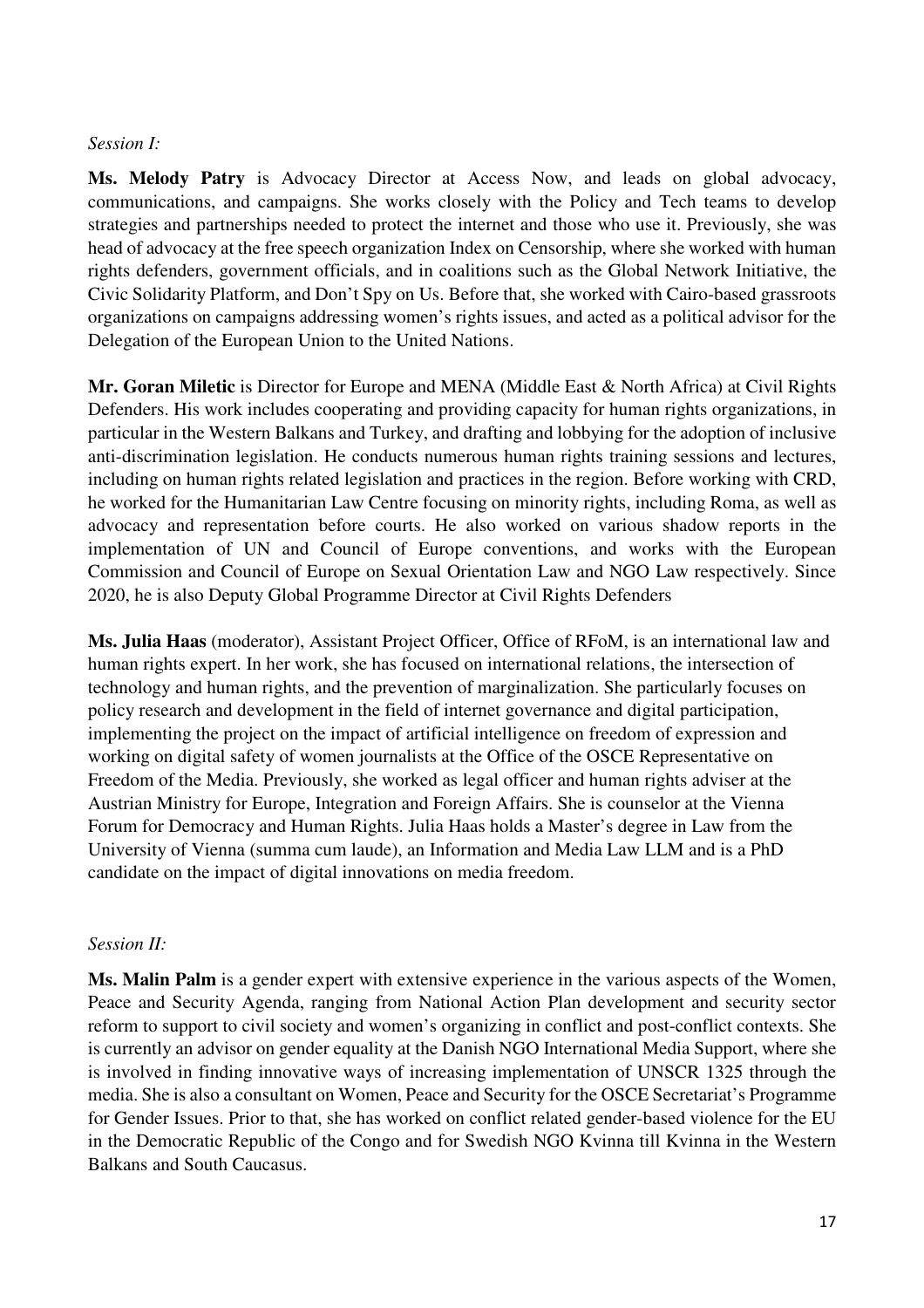**Ms. Nino Dalakishvili** works in Georgia as a journalists at VOA Stringer since 2009. The main topics covered by her during the reporting is about territorial conflicts, current political issues, human rights, gender, and women's rights. She holds a bachelor's degree in journalism and a master's degree in International Relations. Previously, she has been working at the Georgian Public Defender's Office as a representative of the Ombudsperson; as a media consultant in civil society; and as a correspondent and media holder in central and regional media. She has a wealth of experience in civic activism, including being the organizer and co-organizer of several large-scale campaigns, including "We Choose Progress."

**Ms. Amarsanaa Darisuren** (moderator), is the Senior Advisor on Gender Issues at the Secretariat of the Organization for Security and Cooperation in Europe (OSCE) since March 2017. She has over 20 years work experience in promoting gender equality at national, regional and international levels. Having worked on a broad range of gender issues, she served in managerial, advisory and expert capacities with focus on mainstreaming gender equality in sustainable development, in law and policy reform and in developing practical strategies for elimination of all forms of discrimination against women, combatting gender based violence, economic and political empowerment of disadvantaged groups of women; and promoting women, peace and security agenda.

Prior to joining the OSCE, Ms. Darisuren worked for the UN Women where she implemented and managed large scale programmes on the implementation of Convention on Elimination of all Forms of Discrimination Against Women, provided technical advice to governments, inter-governmental bodies, supported advocacy of civil society organizations and facilitated multi-stakeholder dialogues. As a trainer and facilitator, she specializes in capacity development of government and civil society actors. Ms. Darisuren has served for various UN agencies such as OHCHR, UNFPA, UNDP, UN funds and worked with national and international NGOs.

#### *Session III:*

**Mr. Guy Berger** is Director for Freedom of Expression and Media Development at UNESCO. He is responsible for the Organization's global work on press freedom, safety of journalists, internet freedom, media pluralism and independence, gender and media, media and information literacy, and journalism education. Before joining UNESCO, he headed the School of Journalism and Media Studies at Rhodes University in South Africa. He has also worked in both press and television and had a long-running column on the The Mail & Guardian website. Besides that, he was the deputy chair of the South African National Editor's Forum. He holds a Doctorate in Philosophy, from Rhodes University, has published extensively, and has won several awards.

**Ms. Jessikka Aro** is an award-winning investigative reporter with the Finnish Broadcasting Company YLE. She specializes in extremism and information warfare. In 2014, she started to investigate social media troll techniques and influence on public debates. Due to her work, she became the target of a severe and ongoing international propaganda and online harassment and abuse campaign. In 2018, the Helsinki District Court convicted three persons for sustained defamation against her. She is also lobbying for better legislation to counter hybrid threats and protect citizens from state-sponsored online security threats.